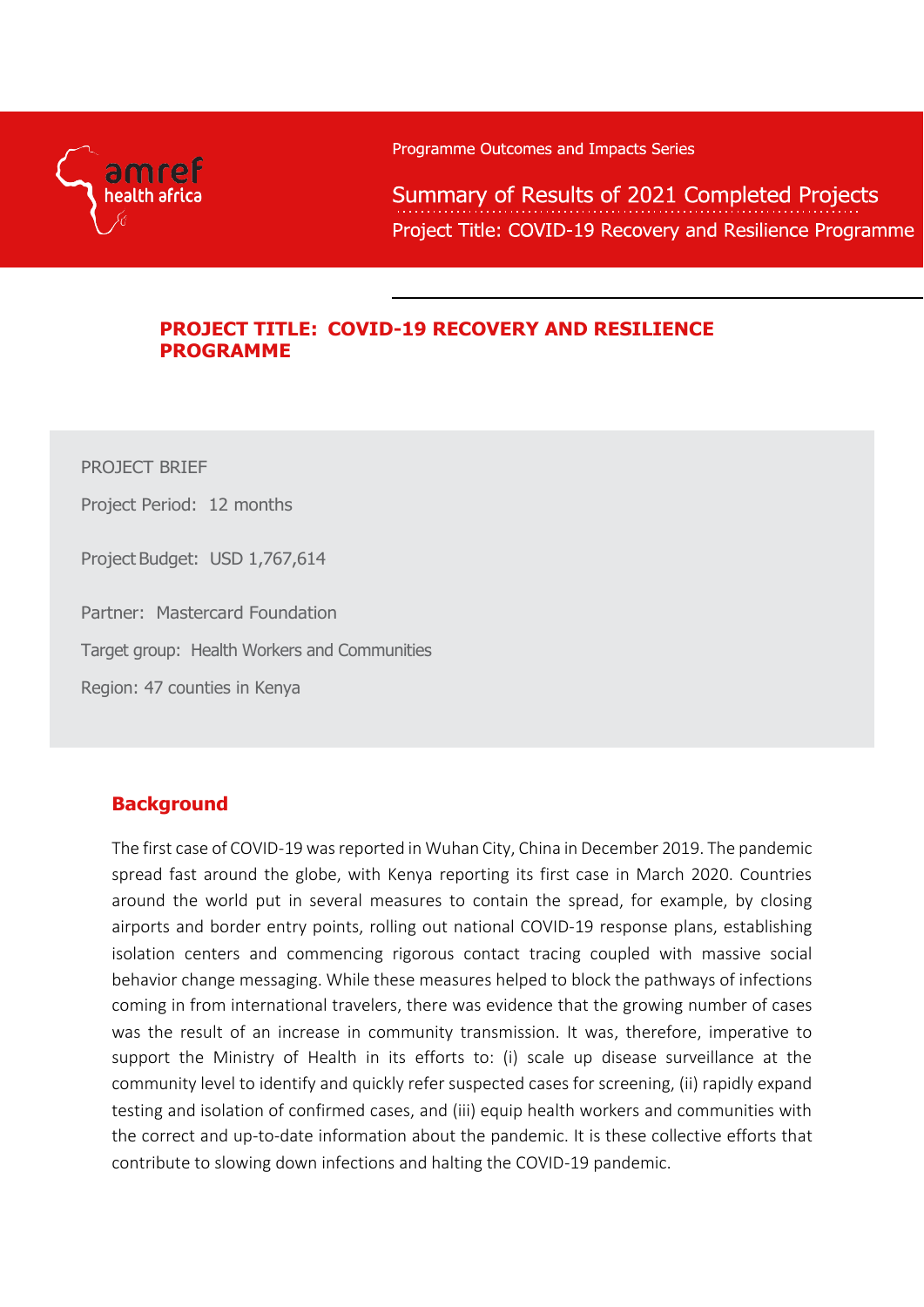Mastercard Foundation funded Amref Health Africa to support COVID-19 control response interventions in Kenya. The COVID-19 Recovery and Resilient Programme was a 12-month intervention that aimed at helping to flatten the COVID-19 curve in Kenya. The project objectives were:

- i. To rapidly expand community level surveillance, testing and isolation of confirmed cases
- ii. To equip health workers and communities with the correct and up-to-date information about the pandemic

The project was implemented in all the 47 counties in Kenya.

# **Approach**

In order to achieve the above mentioned objectives, the project adopted the following four strategies:

# Strategy 1: Adopt digital solutions such as Leap to quickly train, refresh, frontline community health volunteers (CHVs) based on MOH needs and priorities to respond to the COVID-19 pandemic.

This strategy aimed at equipping the CHVs with the knowledge to carry out disease surveillance, referral of suspected cases, contact tracing, upholding biosafety standards, and receiving updates on correct measures to prevent and manage COVID-19 infections. The project leveraged Amref Health Africa's existing technological infrastructure, relationships with the MOH, and existing partnerships to rapidly roll out the training. This was in line with the government's policy of providing virtual training for health workers as a precaution against COVID-19 infections. The project developed training content that was delivered through Amref's innovative digital platform (Leap) to Community Health Volunteers (CHVs). A total of four topics, aligned to the MoH Curriculum and Guidelines for Training Community Health Volunteers on Coronavirus Disease (COVID-19) were developed. The content writing process and subsequent translation was guided by Subject Matter Experts (SMEs) from the Ministry of Health and Amref Health Africa.

### Strategy 2: Harness the capacity of the Amref Central Laboratory (ACL) to provide additional capacity based on the Ministry of Health (MoH)'s need for support in handling the surge in COVID-19 cases.

Through this strategy, Amref provided the Ministry of Health with additional COVID-19 testing capacity in response to the surge in COVID-19 cases. Key activities included capacity building of staff at the ACL on COVID-19 testing as well as procurement of equipment and reagents for COVID-19 testing and personal protective equipment (PPEs) for use by the staff.

## Strategy 3: Health system strengthening to screen more COVID-19 cases according to WHO guidelines.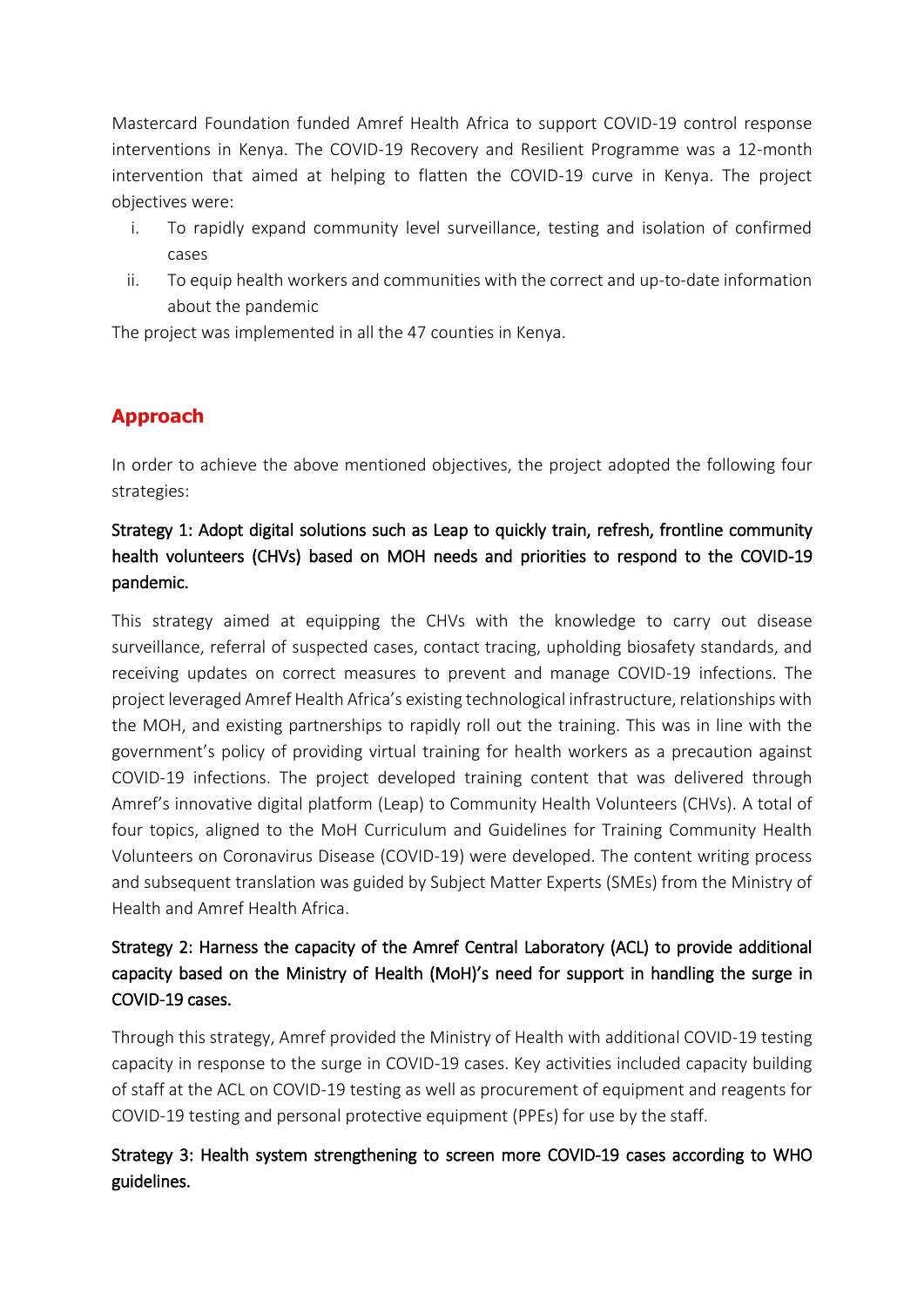Activities under this strategy aimed at supporting the government of Kenya to expand the number of people tested for COVID-19. They included: equipping laboratories in the country with autoclaves, biosafety cabinets and biosafety cabinets motherboards to enhance their capacity to provide additional COVID-19 testing; maintenance and certification of Biological Safety Cabinets (BSC); training of medical laboratory personnel to sensitise them on using GeneXpert machines for COVID-19 testing.

## Strategy 4: Adopt the use of Jibu platform to train, refresh, frontline health care providers based on MoH training needs and priorities to respond to COVID-19 pandemic.

This strategy targeted health care providers in public, private and faith-based health facilities. They were trained using a digital platform on the following areas:

- i. Overview of COVID-19 infection
- ii. Infection prevention measures for COVID-19
- iii. Rapid Response Teams and Risk Communication.

The project developed training content based on the MoH curriculum. In phase one, the training content was digitised into the three Modules and deployed to the health workers across the country. As the pandemic evolved and feedback received, the MoH reviewed the materials and requested to have them updated to enrich them by adding missing content such as mental health and psycho-social first aid and Homebased isolation and care. Seven regulatory boards/bodies (Nursing Council of Kenya, Clinical Officers Council, Association of Medical Records Officers - Kenya, Pharmacy & Poisons Board, Kenya Nutritionists and Dieticians Institute, Kenya Medical Practitioners & Dentist Council, Kenya Counseling and Psychologists Association) accredited the course and allocated it Continuing Professional Development (CPD) points. CPD points are prerequisites for renewal of health workers practice licenses. This was a measure to motivate health care workers to take and complete the course.

#### **Accomplishments**

A total of 30,748 (97% of the 31,820 target) CHVs were enrolled on to the Leap and 33,256 (100% of the 33,104 target) health care providers to the Jibu digital learning platforms respectively. Through the training received, the HCPs were able to;

- (i) Constitute and strengthen Rapid Response and Risk Communication Teams (RRTs)
- (ii) Identify emerging needs, such as mental health issues in the COVID-19 response.

The project harnessed the capacity of the Amref Central Laboratory (ACL) to provide additional testing capacity to the Ministry of Health's (MoH) need for handling the surge in COVID-19 cases. A total of 5,849 test were conducted at ACL. We collaborated with MoH to scale-up testing beyond the conventional centralised real-time polymerase chain reaction (RT PCR) testing in a few well established facilities like Kenya Medical Research Institute (KEMRI). We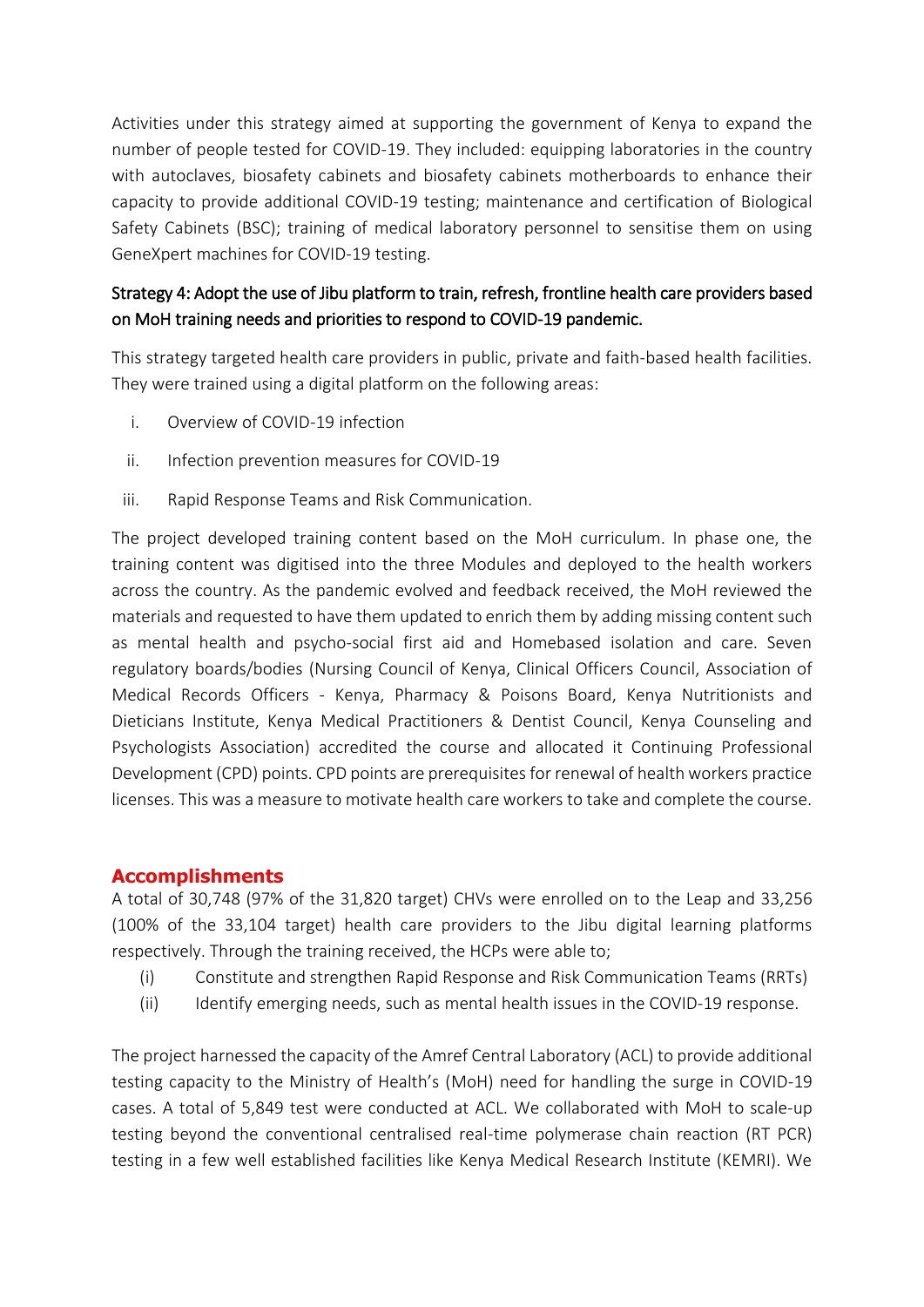supported the government of Kenya to expand COVID-19 testing by introducing point of care testing using GeneXpert platform. The project supported revamping of existing systems in the GeneXpert facilities by installing and commissioning of 33 autoclaves, certification of 12 biosafety cabinets, procurement of two biosafety cabinets for Iten and Hola hospitals. The Turn Around Time (TAT) for results significantly reduced from several weeks to two hours.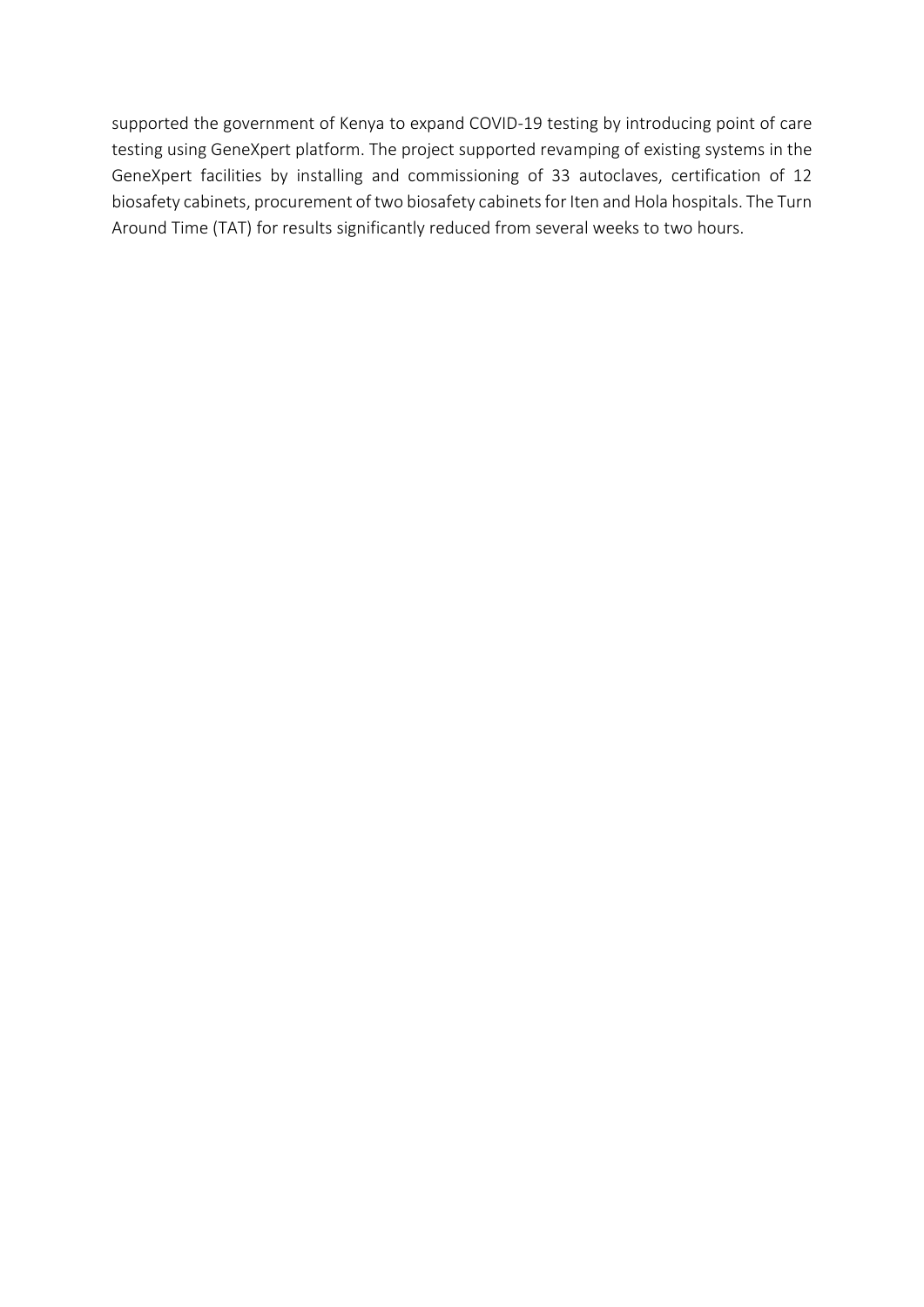### **Lessons Learned**

| Lesson 1 | For effective CHV training, there is need to train adequate number of supervisors<br>(CHEWS) first to cascade the training. The recommended ratio of CHV to Trainers<br>is 10: 1, as opposed to the 30:1 in some counties, which made delivery of training |
|----------|------------------------------------------------------------------------------------------------------------------------------------------------------------------------------------------------------------------------------------------------------------|
|          | and learner supervision a challenge.                                                                                                                                                                                                                       |
| Lesson 2 | Competing activities from other projects within the counties that required                                                                                                                                                                                 |
|          | learners and supervisors' attention affected timely course completion.                                                                                                                                                                                     |
| Lesson 3 | There are emerging issues experienced during project implementation that need                                                                                                                                                                              |
|          | to be addressed through further collaboration. These include mental health and                                                                                                                                                                             |
|          | psychosocial issues and COVID-19 Vaccination.                                                                                                                                                                                                              |
| Lesson 4 | Constant engagement and collaboration with MoH is a critical success factor in                                                                                                                                                                             |
|          | the implementation of the programme.                                                                                                                                                                                                                       |
| Lesson 5 | Building relations with key stakeholders in implementation of programmes yields                                                                                                                                                                            |
|          | better outcomes. We successfully partnered with MoH, Cepheid and Counties                                                                                                                                                                                  |
|          | to install autoclaves and train the 33 HFs to test for covid-19 using GeneXpert                                                                                                                                                                            |
|          | platform.                                                                                                                                                                                                                                                  |
| Lesson 6 | Blending online and face to face engagements with CHMTs and learners                                                                                                                                                                                       |
|          | improved course uptake and completion.                                                                                                                                                                                                                     |

## **Conclusion**

The COVID-19 Resilience and Recovery programme strenghthened health systems by building capacities of MoH facilities to expand COVID-19 testing, training of health care providers by leveraging technology, provision of PPEs and laboratory equipment. This significantly contributed to the country's response to COVID-19 pandemic. Drawing from our experience, we identified potential areas for future collaboration including:

- i. Mental health and psychosocial care
- ii. Institutionalisation of COVID-19 courses into pre-service and in-service training
- iii. Continue collaborating to support expansion of COVID-19 testing on GeneXpert platform from the 14% coverage (33 of the 226 existing GeneXpert sites in Kenya) to the remaining 193 sites that include private facilities.